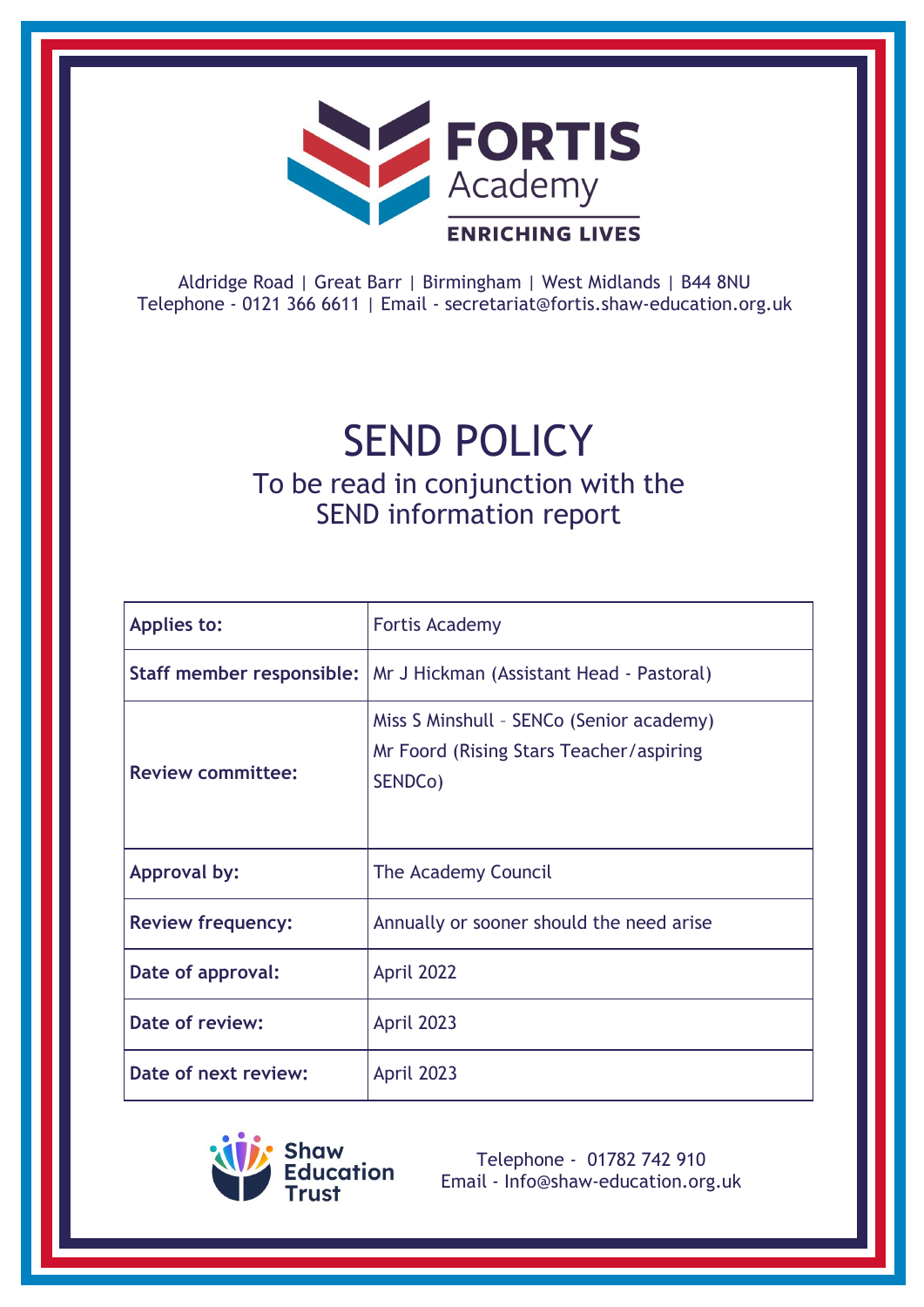# **SEND POLICY FOR FORTIS ACADEMY**

### **Equal Opportunities**

At Fortis Academy we will continuously strive to ensure that everyone in our school is treated with respect and dignity. Each person in our school will be given fair and equal opportunity to develop their full potential with positive regard to gender, ethnicity, cultural and religious background, sexuality or disability.

## **Aims and Objectives**

The aims of this policy are:

- To create an environment that meets the special educational needs of each child in order that they can achieve their learning potential and engage in activities alongside pupils who do not have SEN
- To request, monitor and respond to parents/carers and pupils views in order to evidence high levels of confidence and partnership
- To make clear the expectations of all partners in the process
- To ensure a high level of staff expertise to meet pupil need, through well targeted continuing professional development
- To ensure support for pupils with medical conditions, full inclusion in all school activities by ensuring consultation with health and social care professionals
- To identify the roles and responsibilities of all staff in providing for children's special educational needs
- Through reasonable adjustments to enable all children to have full access to all elements of the school curriculum
- To work in cooperation and productive partnerships with the Local Authority and other outside agencies, to ensure there is a multi-professional approach to meeting the needs of all vulnerable learners

Fortis Academy has a SENCO and a named Academy Councillor responsible for SEN. They ensure that the Fortis Academy Special Educational Needs policy works within the guidelines and inclusion policies of the Code of Practice (2014), the Local Education Authority and other policies current within the school.

#### **The Role of the Academy Council**

The Academy Council challenges the school and its members to secure necessary provision for any pupil identified as having special educational needs. They ask probing questions to ensure all teachers are aware of the importance of providing for these children and ensure that funds and resources are used effectively.

The Academy Council has decided that children with special educational needs will be admitted to the school in line with the school's agreed admissions policy. The Academy Council reviews this policy annually and considers any amendments in light of the annual review findings. The Head teacher reports the outcome of the review to the full Academy Council.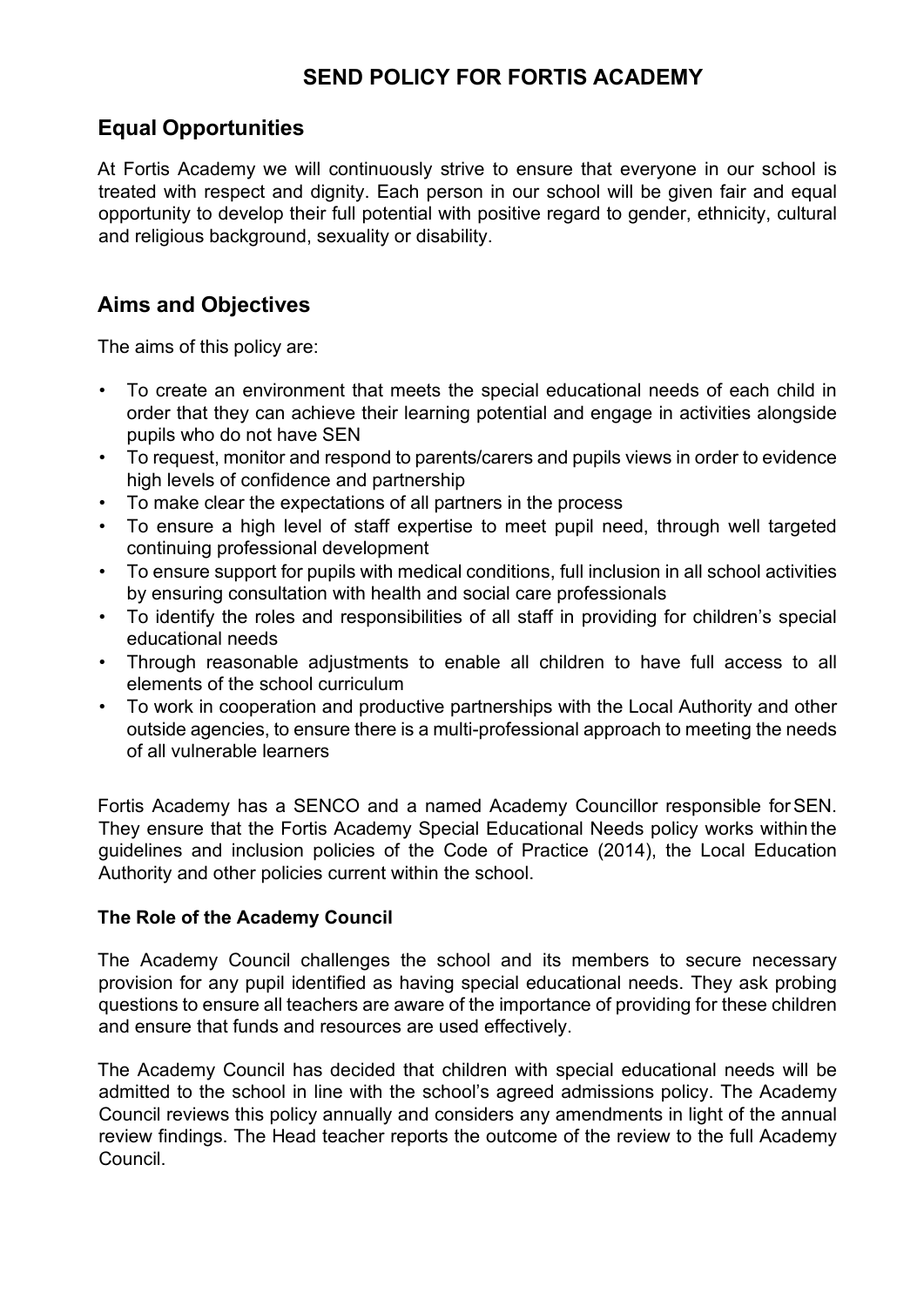#### **What are Special Education Needs?**

At Fortis Academy it is the belief that all children have an equal right to a full and rounded education which will enable them to achieve their full potential. At Fortis Academy we identify the needs of pupils by considering the needs of the whole child which will include not just the special educational needs of the child or young person but also areas such as:

- Disability
- Attendance and Punctuality
- Health and Welfare
- EAL
- Being in receipt of Pupil Premium Grant
- Being a Looked After Child
- Being a child of Serviceman/woman

We use our best endeavours to secure **special educational provision** for pupils for whom this is required, that is 'additional to and different from' that provided within the differentiated curriculum to better respond to the four areas of need identified in the new SEND Code of Practice; 0-25 (September 2014), i.e.

- Communication and interaction
- Cognition and learning
- Social, mental and emotional health
- Sensory/physical

A child or young person has special educational needs if he or she has a learning difficulty or disability which calls for special educational provision to be made for him or her. A learning difficulty or disability is a significantly greater difficulty in learning than the majority of others of the same age. Special educational provision means educational or training provision that is additional to, or different from, that made generally for others of the same age in a mainstream setting in England. Health care provision or social care provision which educates or trains a child or young person to be treated as special educational provision.

#### **Code of Practice 2014**

This SEN policy details how, at Fortis Academy, we will do our best to ensure that the necessary provision is made for any pupil who has special educational needs and that those needs are known to all who are likely to work with them. We will ensure that teachers are able to identify and provide for those pupils with special educational needs, allowing them to join in all school activities together with pupils who do not have special educational needs.

#### **Identification, Assessment and Provision**

Provision for children with special educational needs is a matter for the whole school. The Academy Council, the school's head teachers, the SENCO and all other members of staff, particularly class teachers and teaching assistants, have important day-to-day responsibilities. All teachers are teachers of children with special educational needs. The school will assess each child's current attainment on entry in order to ensure that they build on the patterns of learning and experience already established during the child's preschool years. If the child already has an identified special educational need, this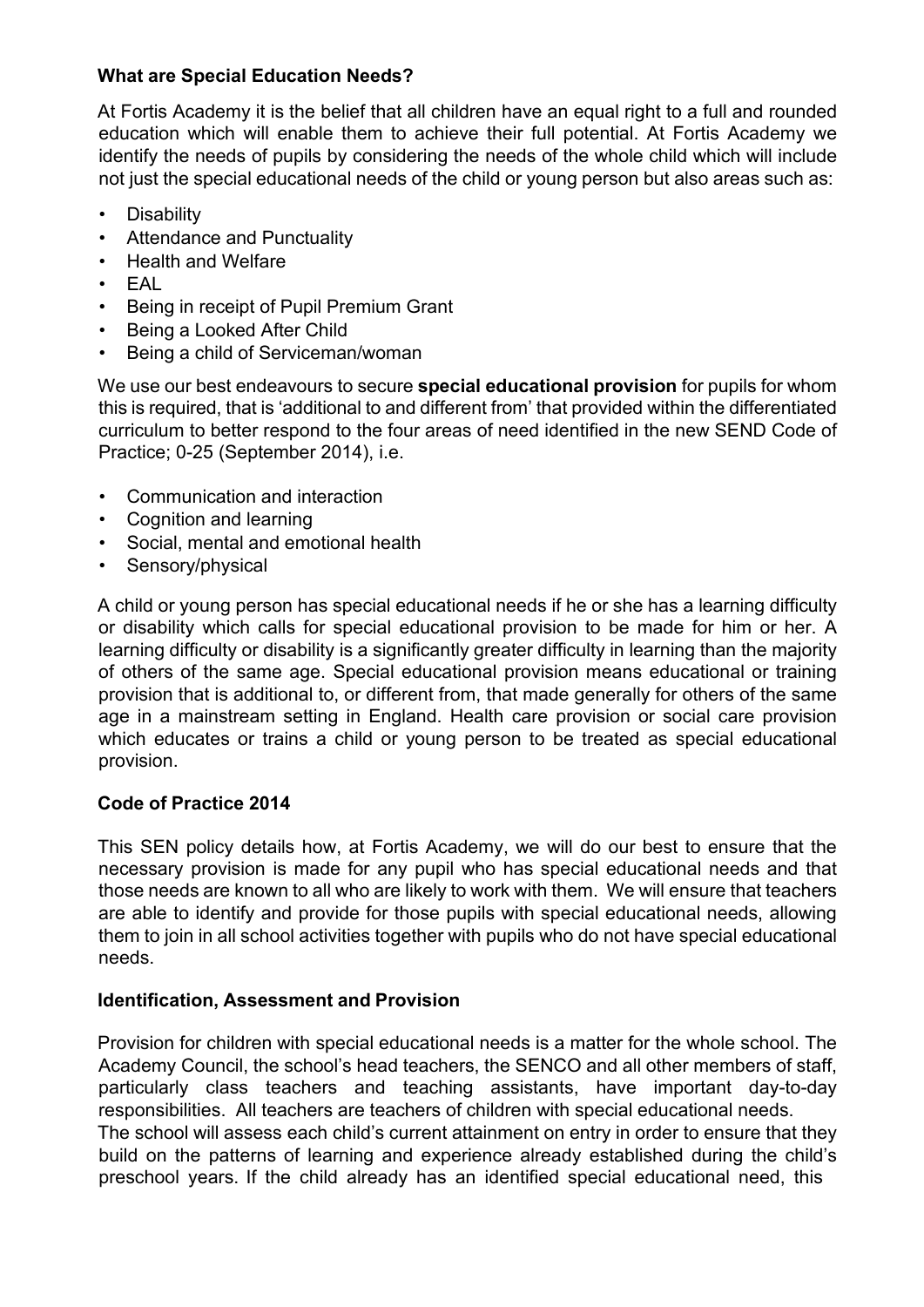information may be transferred from other partners in their Early Years setting and the class teacher and SENCO will use this information to:

- Provide starting points for the development of an appropriate curriculum
- Identify and focus attention on action to support the child within the class
- Use the assessment processes to identify any learning difficulties
- Ensure ongoing observation and assessments provide regular feedback about the child's achievements and experiences to form the basis for planning the next steps of the child's learning

The identification and assessment of the special educational needs of children whose first language is not English requires particular care. Where there is uncertainty about a particular child, a teacher will look carefully at all aspects of the child's performance in different subjects to establish whether the problems are due to limitations in their command of English or arises from special educational needs.

#### **The Role of the SENCO and what Provision Looks like at Fortis Academy**

The Special Educational Needs Co-ordinator's (SENCO) responsibilities include:

- Overseeing the day-to-day operation of the school's SEN policy
- Co-ordinating provision for children with SEN
- Liaising with and advising fellow teachers
- Overseeing the records of all children with SEN
- Liaising with parents of children with SEN
- Contributing to the in-service training of staff
- Liaising with local Secondary schools so that support is provided for Y6 pupils as they prepare to transfer
- Liaising with external agencies including the LAS's support and educational psychology services, health and social services and voluntary bodies
- Co-ordinating and developing school based strategies for the identification and review of children with SEN
- Monitoring the progress of children on the SEN register through regular classroom observations

#### **Monitoring Children's Progress**

The school's system for observing and assessing the progress of individual children will provide information about areas where a child is not progressing satisfactorily. Under these circumstances, teachers may need to consult the SENCO to consider what else might be done. This might lead to the conclusion that the pupil requires help **over and above** that which is normally available within the particular class or subject. The key test of the need for action is that current rates of progress are inadequate.

Adequate progress can be identified as that which:

- Prevents the attainment gap between the child and his peers from widening
- Closes the attainment gap between the child and his peers
- Betters the child's previous rate of progress
- Ensures access to the full curriculum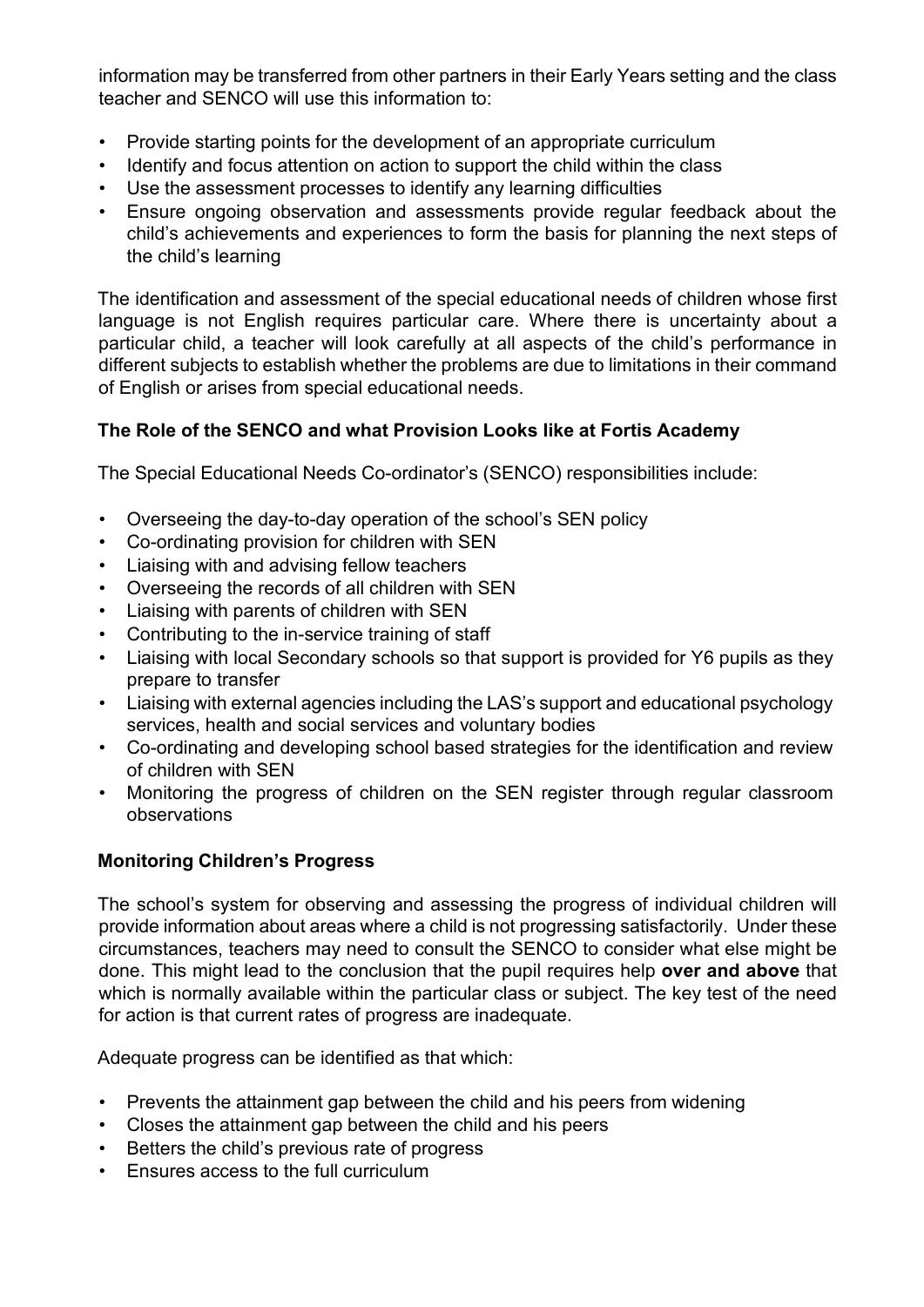- Demonstrates an improvement in self-help, social or personal skills
- Demonstrates improvements in the child's behaviour

In order to help children with special educational needs, Fortis Academy will adopt a graduated response. We first, assess needs, we then plan for this. We put provision in place and we then review it to see if it is successful (**Assess, Plan, Do and Review**). This may see us using specialist expertise if as a school we feel that our interventions are still not having an impact on the individual. The school will record the steps taken to meet the needs of individual children through use of an IP (Individual Plan) and provision map and the SENCO will have responsibility for ensuring that records are kept and available when needed. If we refer a child for an **Education Health and Care Plan**, we will provide the LA with a record of our work with the child to date.

When any concern is initially noticed it is the responsibility of the class teacher to take steps to address the issue. **Additional Support** will be put in place and monitored for a period of up to 6-12 weeks. This support is recorded on the school's **Provision Map** and discussed with parents at parents evening meetings. If no progress is noted after this time the child **may** be added to the school SEN register and will receive **Enhanced Support.** The class teacher after discussion with the SENCO will then provide interventions/support that are additional to those provided as part of the school's differentiated curriculum and the child will be given individual learning targets which will be recorded on an Individual Plan (IP). These targets will be monitored by the class teacher and teaching assistants within the class and reviewed formally with the SENCO, parents and child.

Reasons for a child being added to the SEN database may include the fact that he/she:

- Makes little or no progress, even when teaching approaches are targeted particular in a child's identified area of weakness
- Shows signs of difficulty in developing literacy or mathematics skills which result in poor attainment in some curriculum areas
- Presents persistent social, emotional or mental health difficulties which are not improved by the techniques usually employed in the school
- Has sensory or physical problems, and continues to make little or no progress, despite the provision of specialist equipment
- Has communication and/or interaction difficulties, and continues to make little or no progress

#### **Partnership with Parents**

Partnership plays a key role in enabling children and young people with SEN to achieve their potential. Parents hold key information and have knowledge and experience to contribute to the shared view of a child's needs. All parents of children with special educational needs will be treated as partners and given support to play an active and valued role in their child's education.

As a school we strive to use person centred approaches and acknowledge that children and young people with special educational needs often have a unique knowledge of their own needs and their views about what sort of help they would like. They will be encouraged to contribute to the assessment of their needs, the review and transition process. The school website contains links to our policy for special educational needs, the **Special**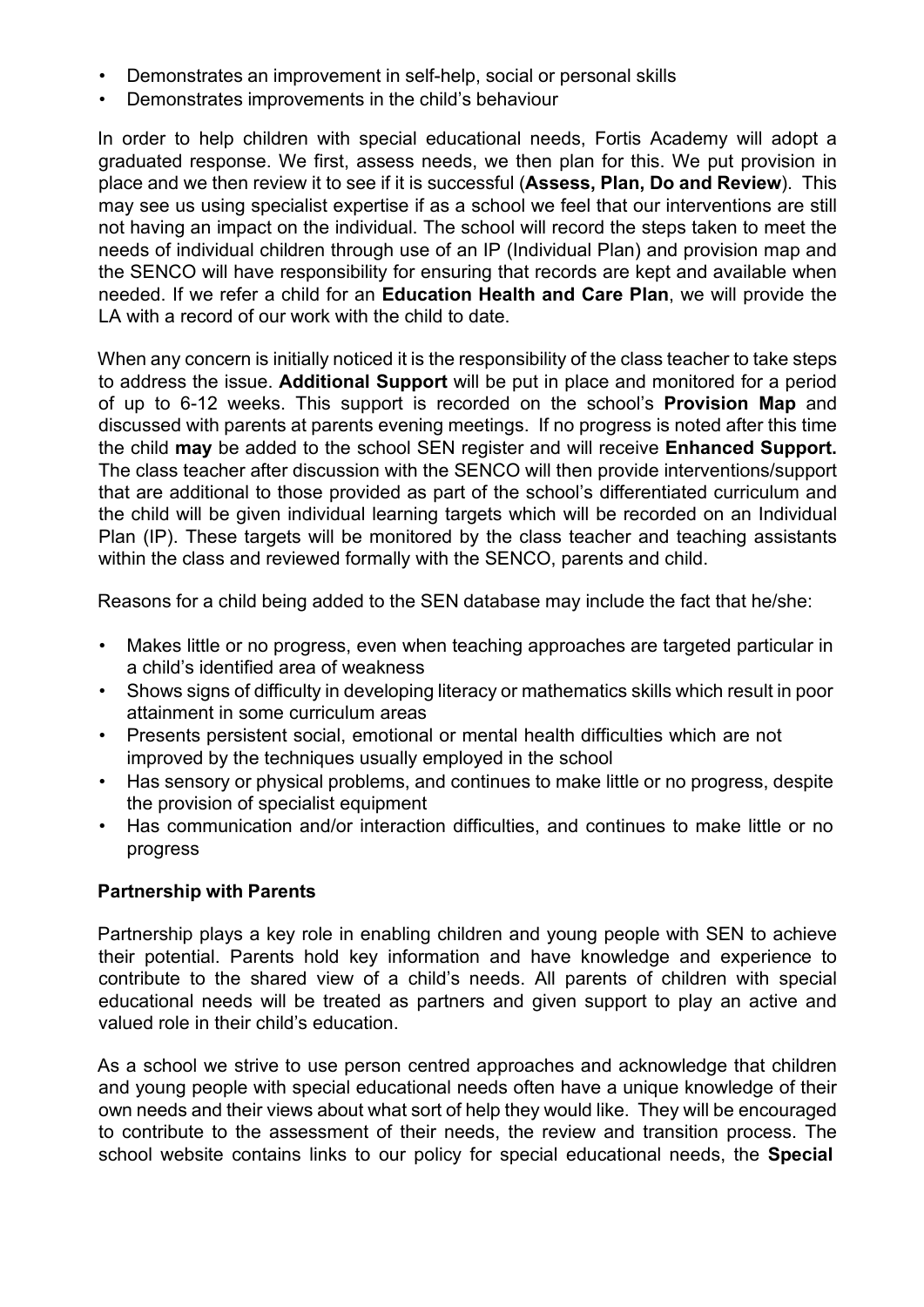**Educational Needs Information Report** including the arrangements made for children in our school with special educational needs.

At all stages of the special needs process, the school keeps parents fully informed and involved. We take account of the wishes, feelings and knowledge of parents at all stages. We encourage parents to make an active contribution to their child's education and have regular meetings each term to share the progress of special needs children with their parents. We inform the parents of any outside intervention, and share the process of decision-making by providing clear information relating to the education of their child.

Parents always have access to the SENCO and parents and children have access to the school website which has a section dedicated to Special Educational Needs.

#### **The Nature of Intervention and Support**

The SENCO and the child's class teacher will decide on the action needed to help the child progress in the light of earlier assessments/observations. This may include:

- Differentiated learning materials or specialist equipment
- Some group or individual support, which may involve small groups of children being withdrawn to work with the SENCO; or, with TA support or other specific interventions. Details of which can be found on our website
- Extra adult time to devise/administer the nature of the planned intervention and also to monitor its effectiveness
- Staff development and training to introduce more effective strategies

After initial discussions with the SENCO, the child's class teacher will be responsible for working with the child on a daily basis and ensuring delivery of any individualised programme in the classroom. Parents will continue to be consulted and kept informed of the action taken to help their child, and of the outcome of any action. Parents will be invited to meet regularly with the class teacher and SENCO and they will have specific time slots to discuss individual targets and progress with the SENCO on termly basis.

These services may become involved if a child continues to make little or no progress despite considerable input and adaptations. They will use the child's records in order to establish which strategies have already been employed and which targets have previously been set.

The external specialist may act in an advisory capacity, or provide additional specialist assessment or be involved in teaching the child directly. The child's Individual targets will set out strategies for supporting the child's progress. These will be implemented, at least in part, in the normal classroom setting. The delivery of the interventions recorded in the IEP or other target system continues to be the responsibility of the class teacher.

Outside agencies may become involved if the child:

- Continues to make little or no progress in specific areas over a long period
- Continues working substantially below that expected of children of a similar age
- Continues to have difficulty in developing literacy and mathematical skills
- Has emotional or social skill difficulties which regularly and substantially interfere with the child's own learning or that of the class group